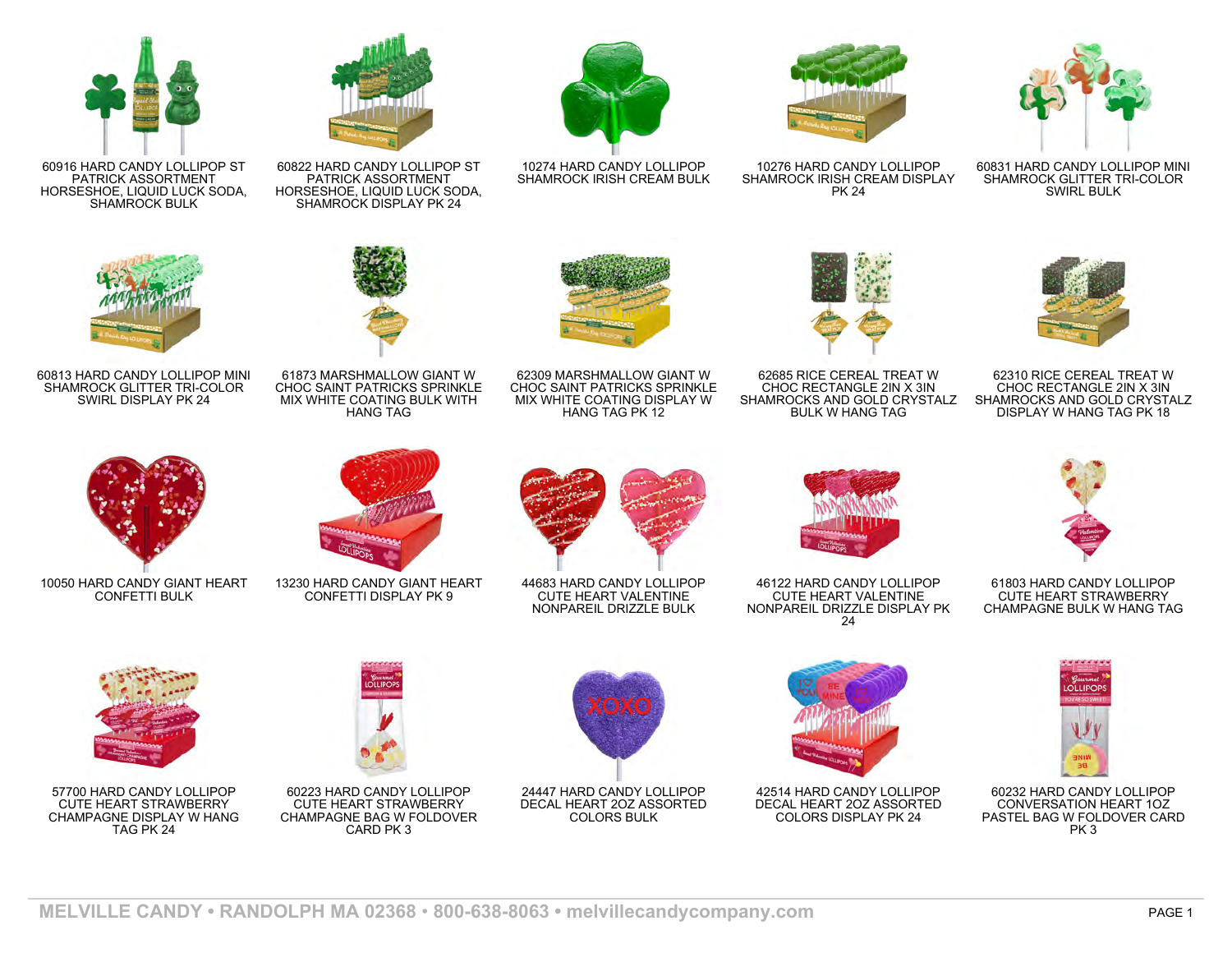

17540 HARD CANDY LOLLIPOP MEDIUM HEART CONFETTI RED GIFT BOX LARGE RED KRAFT PK 4



MEDIUM HEART RED. PINK, PURPLE MEDIUM HEART RED. PINK, PURPLE 10028 HARD CANDY LOLLIPOP DISPLAY PK 24



10033 HARD CANDY LOLLIPOP MEDIUM HEART ASSORTMENT CONFETTI DISPLAY PK 24



10032 HARD CANDY LOLLIPOP MEDIUM HEART ASSORTMENT CONFETTI BULK



MEDIUM HEART CHOCOLATEY DIP & CONFETTI DISPLAY W HANG TAG



13436 HARD CANDY W CHOC DIP



PK 24



10030 HARD CANDY LOLLIPOP MEDIUM HEART CREAM SWIRL BULK



13432 HARD CANDY LOLLIPOP MEDIUM HEART CREAM SWIRL DISPLAY PK 24

61311 HARD CANDY LOLLIPOP MINI CUTE HEART PINK HONEY BAG W FOLDOVER CARD PK 4



10027 HARD CANDY LOLLIPOP BULK





17139 HARD CANDY LOLLIPOP ROSE RED AND PINK DISPLAY PK 24



10087 HARD CANDY LOLLIPOP ROSE RED AND PINK BULK



25065 HARD CANDY LOLLIPOP LIPS 2OZ PINK & RED DISPLAY PK 18



10006 HARD CANDY LOLLIPOP MINI HEART WITH CONFETTI RED AND PINK BULK

11170 HARD CANDY W CHOC DIP MEDIUM HEART CHOCOLATEY DIP & CONFETTI BULK

60227 HARD CANDY LOLLIPOP MEDIUM HEART CONFETTI RED BAG W FOLDOVER CARD PK 3



10074 HARD CANDY LOLLIPOP LIP & MUSTACHE ASSORTMENT GLITTER RED & BLACK BULK



HEART WITH CONFETTI RED AND PINK DISPLAY PK 24

10077 HARD CANDY LOLLIPOP LIP & MUSTACHE ASSORTMENT GLITTER RED & BLACK DISPLAY PK 24



55381 HARD CANDY LOLLIPOP LIPS GLITTER RED BAG GUSSET W CARD BASE AND HEADER CARD PK 3



24583 HARD CANDY LOLLIPOP LIPS 2OZ PINK & RED BULK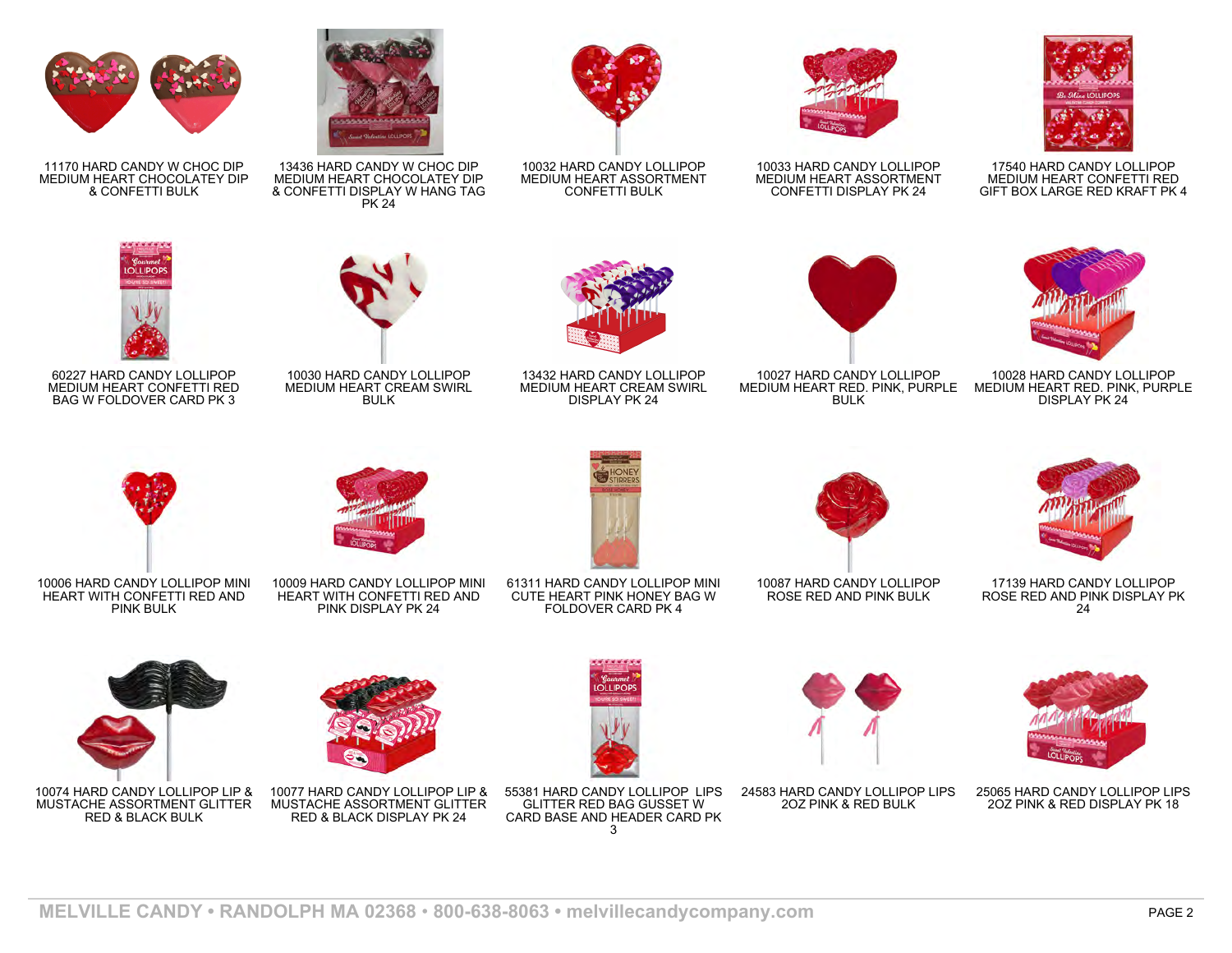

45809 HARD CANDY LOLLIPOP SUGAR BEARS CHAMPAGNE, PINK CHAMPAGNE, PROSECCO BULK WITH HANG TAG



45810 HARD CANDY LOLLIPOP SUGAR BEARS CHAMPAGNE, PINK CHAMPAGNE, PROSECCO DISPLAY WITH HANG TAG PK 24



45875 HARD CANDY LOLLIPOP SUGAR BEARS CHAMPAGNE, PINK CHAMPAGNE BAG GUSSET W CARD BASE AND HEADER CARD PK 3



11098 HARD CANDY W CHOC DIP STRAWBERRY MILK FUDGE BULK



13919 HARD CANDY W CHOC DIP STRAWBERRY MILK FUDGE DISPLAY PK 24



45756 MARSHMALLOW GIANT W CHOC VALENTINE HEART CONFETTI MILK & WHITE COATING DISPLAY W HANG TAG PK 12



55041 MARSHMALLOW GIANT W CHOC VALENTINE HEART CONFETTI MILK COATING BULK WITH HANG TAG



55042 MARSHMALLOW GIANT W CHOC VALENTINE HEART CONFETTI WHITE COATING BULK WITH HANG TAG



43262 MARSHMALLOW GIANT W CHOC VALENTINE HEART CONFETTI WHITE COATING ACETATE PK 2



40102 MARSHMALLOW GIANT W CHOC VALENTINE NONPAREILS WHITE COATING DISPLAY W HANG TAG PK 12



55661 MARSHMALLOW GIANT W CHOC VALENTINE NONPAREILS WHITE COATING BULK WITH HANG TAG



43257 MARSHMALLOW GIANT W CHOC VALENTINE NONPAREILS WHITE COATING ACETATE PK 2



58971 MARSHMALLOW SHAPE KABOB HEART VALENTINE HEART CONFETTI BULK W HANG TAG



56066 MARSHMALLOW SHAPE KABOB HEART VALENTINE HEART CONFETTI DISPLAY W HANG TAG PK 18



42490 MARSHMALLOW SHAPE MED W CHOC HEART ASSORTMENT VALENTINE HEART CONFETTI BULK WITH HANG TAG



44255 MARSHMALLOW SHAPE MED W CHOC HEART ASSORTMENT VALENTINE HEART CONFETTI DISPLAY W HANG TAG PK 18



43305 MARSHMALLOW SHAPE MED W CHOC HEART ASSORTMENT VALENTINE HEART CONFETTI ACETATE PK 2



42488 MARSHMALLOW SHAPE MED W CHOC HEART ASSORTMENT VALENTINE NONPAREILS BULK WITH HANG TAG



42489 MARSHMALLOW SHAPE MED W CHOC HEART ASSORTMENT VALENTINE NONPAREILS DISPLAY WITH HANG TAG PK 18



43306 MARSHMALLOW SHAPE MED W CHOC HEART ASSORTMENT VALENTINE NONPAREILS ACETATE PK 2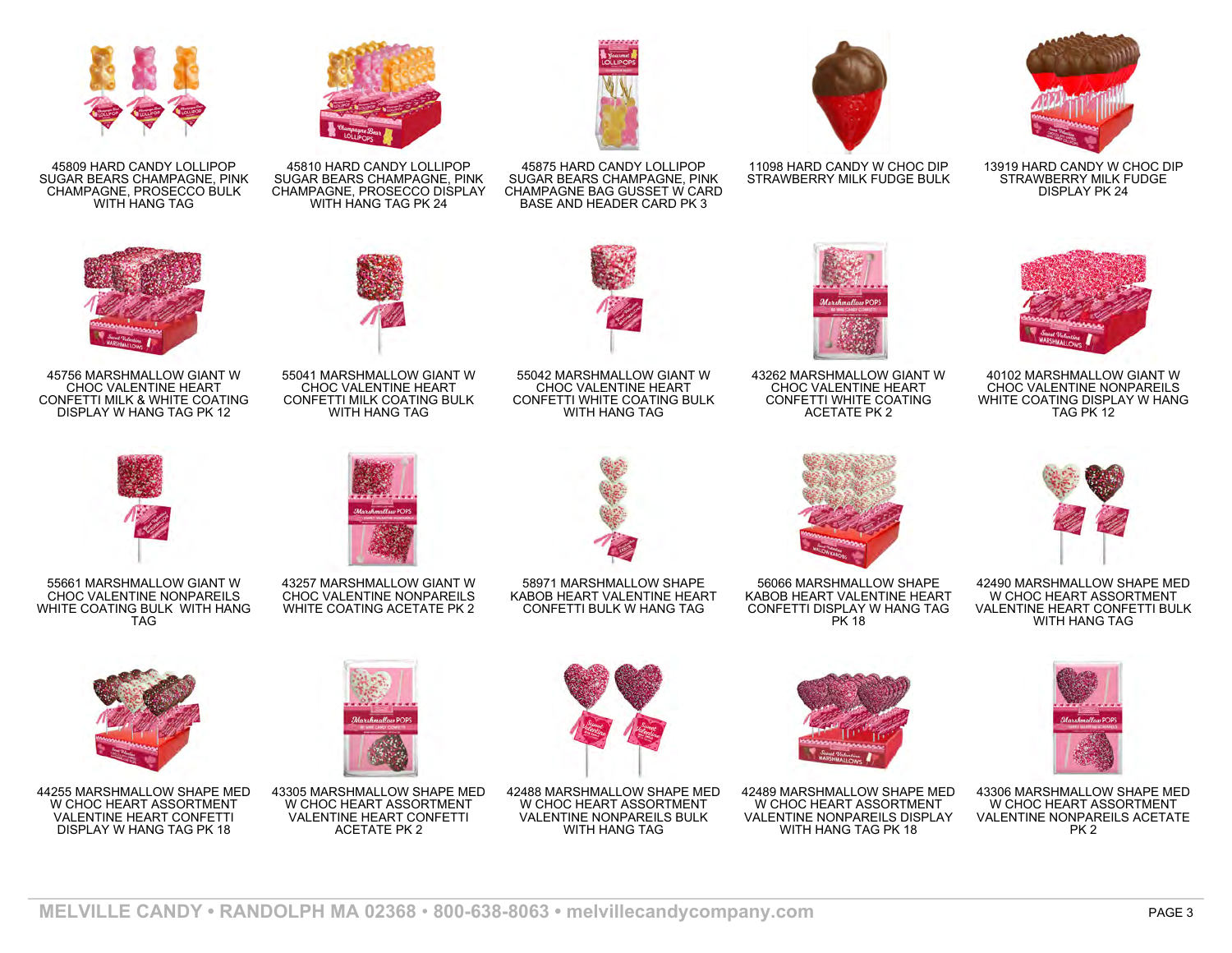





59575 MARSHMALLOW TOPPER W CHOC HEART ASSORTMENT RED & DARK WITH DRIZZLE BAG W HEADER CARD IN DISPLAY CADDY PK 18



56048 MARSHMALLOW TOPPER W TOPPING HEART ASSORTMENT VALENTINE CONFETTI & NONPAREILS BAG W HEADER CARD IN DISPLAY CADDY PK 18



59576 MARSHMALLOW TOPPER W TOPPING MARSHMALLOW HEART TOPPER MINI HEART CONFETTI BAG W HEADER CARD IN DISPLAY CADDY PK 18



PLAIN HEART PINK BAG W HEADER CARD AND PUNCHED HOLE PK 1



55134 MARSHMALLOW TOPPER



62412 MARSHMALLOW TOPPER PLAIN HEART PINK DISPLAY CADDY





59629 MARSHMALLOW TOPPER W CHOC HEART RED W/ WHITE DRIZZLE BAG W HEADER CARD PK 1



W HEADER PK 18

59577 MARSHMALLOW TOPPER W CHOC HEART RED DRIZZLE BAG W HEADER CARD IN DISPLAY CADDY PK 18



55137 MARSHMALLOW TOPPER PLAIN HEART WHITE BAG W HEADER CARD AND PUNCHED HOLE PK 1



59574 MARSHMALLOW TOPPER PLAIN HEART WHITE BAG W HEADER CARD IN DISPLAY CADDY PK 18



55155 MARSHMALLOW TOPPER W CHOC HEART DARK DRIZZLE BAG W HEADER CARD PK 1



59578 MARSHMALLOW TOPPER W CHOC HEART DARK DRIZZLE BAG W HEADER CARD IN DISPLAY CADDY PK 18



56062 MARSHMALLOW TOPPER W TOPPING HEART VALENTINE NONPAREILS DISPLAY CADDY W HEADER PK 18



55125 MARSHMALLOW TOPPER W TOPPING HEART VALENTINE NONPAREILS BAG W HEADER CARD PK 4

45406 RICE CEREAL TREAT W CHOC HEART 2.5IN X 2.5IN DRIZZLE & VALENTINE NONPAREILS DISPLAY WITH HANG TAG PK 18



44621 MARSHMALLOW TOPPER W TOPPING MARSHMALLOW HEART TOPPER MINI HEART CONFETTI BAG W HEADER CARD AND PUNCHED HOLE PK 1



42482 RICE CEREAL TREAT W CHOC HEART 2.5IN X 2.5IN VALENTINE CONFETTI BULK WITH HANG TAG



45405 RICE CEREAL TREAT W CHOC HEART 2.5IN X 2.5IN DRIZZLE & VALENTINE NONPAREILS BULK WITH HANG TAG



MELVILLE CANDY • RANDOLPH MA 02368 • 800-638-8063 • melvillecandycompany.com PAGE 4

56108 MARSHMALLOW TOPPER W TOPPING HEART VALENTINE NONPAREILS BULK W HEADER **STICKER** 



55119 MARSHMALLOW TOPPER W TOPPING MARSHMALLOW HEART

TOPPER MINI HEART CONFETTI BAG W HEADER CARD PK 4